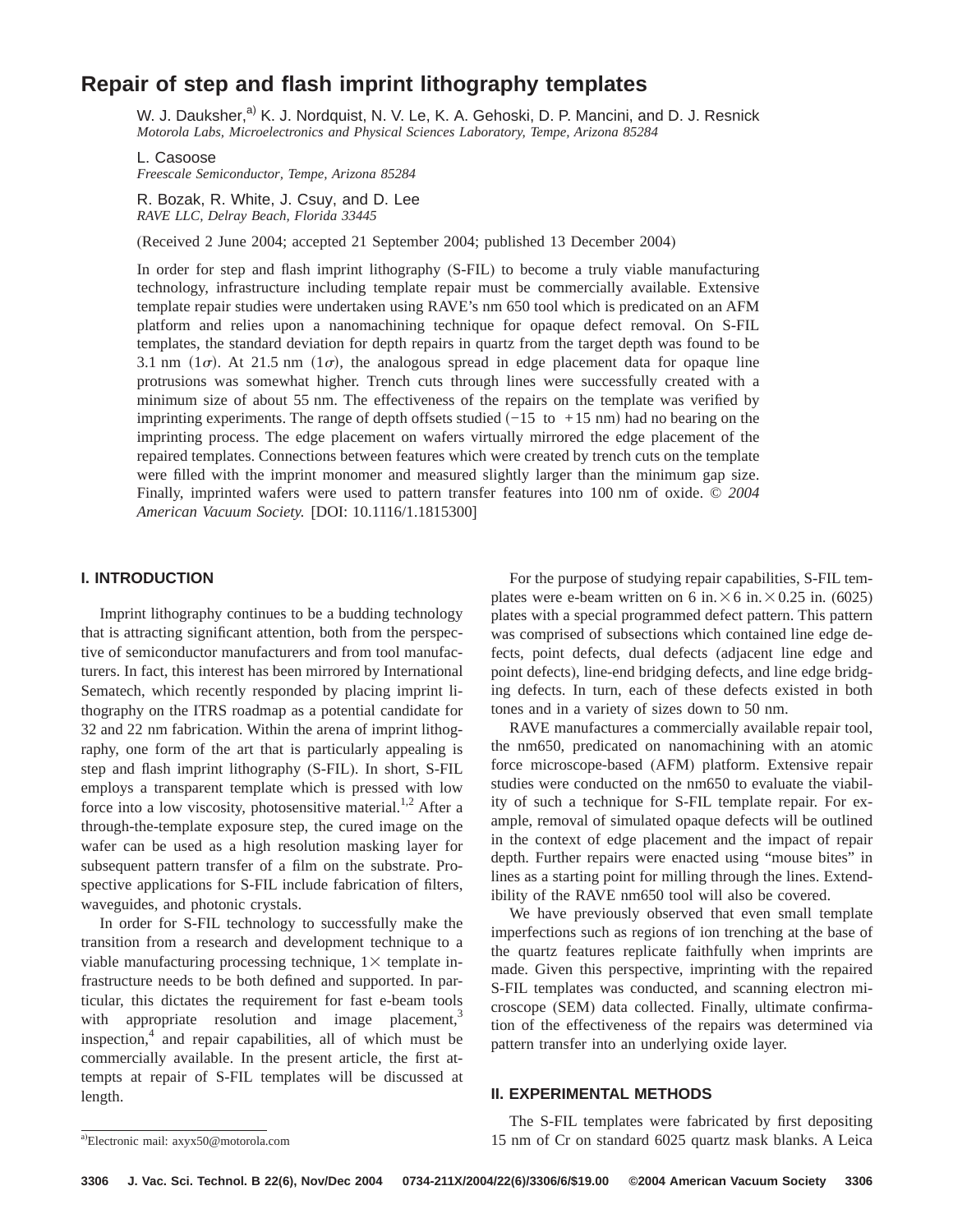VB-6 HR electron beam exposure system operating at 100 kV was used to image ZEP520A resist spun on top of the Cr.

The actual pattern was written in four  $25 \times 25$  mm areas centered in each of four quadrants on a 6025 plate. In turn, each template quadrant had a  $2\times2$  matrix consisting of two positive and two negative tone die, and two die with and without extra defects that could be used for die-to-die inspection. Various types of defects were present down to a feature size of 50 nm.

Following a descum step, pattern transfer of the Cr was accomplished using a  $Cl_2/O_2$ -based process in an Unaxis VLR dry etch tool. The remaining resist was then stripped in a 5 H<sub>2</sub>SO<sub>4</sub>:1 H<sub>2</sub>O<sub>2</sub> piranha solution. Subsequently, the Cr was used as a hardmask during a  $CF_4$  ICP dry etch process to define relief in the quartz to a target depth of 100 nm. All of the dry etch processes used to create S-FIL templates have been previously described in the literature.<sup>5</sup>

After stripping the Cr hardmask in a wet etch solution, representative top-down images were collected on a Hitachi S-7800 critical dimension (CD) SEM. Defect studies were conducted at RAVE using their nm650 nanomachining tool. Comprehensive data was collected on the 6025 plate prior to dicing. Individual 1 in. templates were then cut from the 6025 plate with a diamond saw.

Double-side polished 200 mm wafers were employed for imprinting studies. An oxide layer of 100 nm thickness was deposited via plasma enhanced chemical vapor deposition (PECVD). The wafers were then coated with 200 nm of DUV30J antireflective coating (ARC), manufactured by Brewer Science. A photosensitive imaging layer of 9 wt.% Si was imprinted with the template patterns in an Imprio 100 tool manufactured by Molecular Imprints Inc. Once again, the repaired defect sides were imaged via SEM. The bilayer



FIG. 1. SEM images of repaired regions on a template after nanomachining to remove pillars. Three different target depths were chosen: (a) deep or positive depth; (b) zero offset; and (c) negative depth. An unrepaired pillar (d) is also shown.

imprint stack was then used to pattern transfer the underlying oxide film. Finally, after stripping the residual imprint bilayer, the oxide features were imaged.

# **III. REPAIR TOOL**

Very briefly, the RAVE nm650 nanomachining system is based upon coupling a proprietary nanomachining head to an AFM platform.<sup>6</sup> After loading and aligning a template, coordinates imported from an inspection tool or equivalent can be used to drive the stage to a defect of interest. High NA optics are utilized to image the region in which the defect resides.



FIG. 2. AFM image of a template section nanomachined to remove a protrusion. The sectional analysis indicates a slightly negative repair.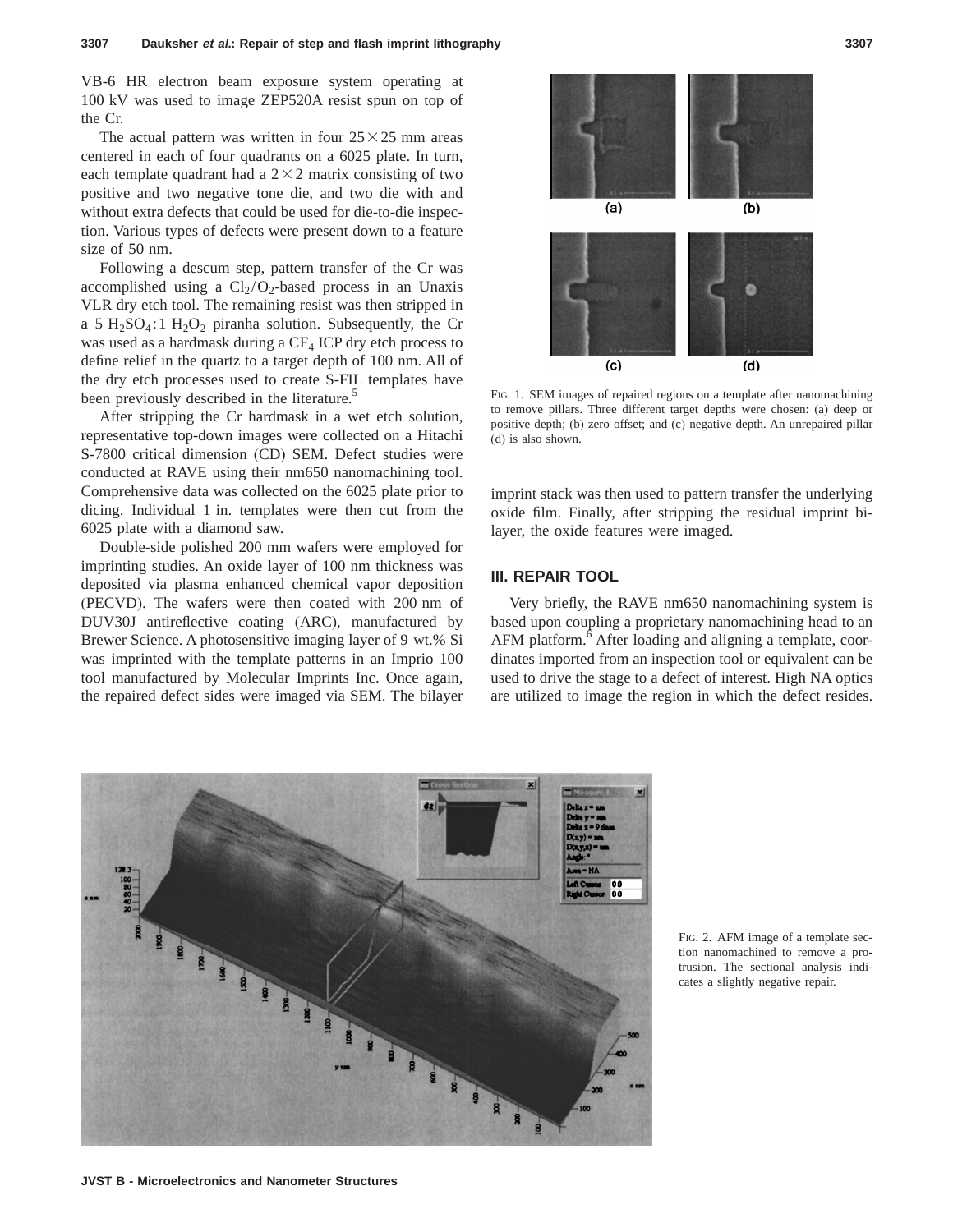

FIG. 3. AFM data indicating the actual repair depth on a template for three different target depths of −15, 0, and +15 nm. Close agreement is observed.

Next, the subnanometer resolution of the AFM is exploited to image the defect precisely and then repair it. In this manner, the nm650 system can be applied to remove opaque defects on S-FIL templates. By virtue of the technology employed, the nm650 is only applicable for subtractive repairs; additive repairs could, for example, be enacted using ion beam induced deposition or the analogous e-beam method. After all defects have been repaired, the mask is unloaded and a cryogenic cleaner is employed to remove any debris generated by the repair process.

Repairs conducted on S-FIL templates with the nm650 targeted three types of studies: depth of the repair, edge placement, and extendibility. Each of these repair types will be detailed in the next section.

# **IV. TEMPLATE REPAIR RESULTS**

#### **A. Depth effects**

Using RAVE's vernacular, the Z offset is defined to be the depth of the machined repair relative to, in this case, the relief surface of the S-FIL template. A positive Z offset implies trenching into the template, whereas a negative Z offset means a residual quartz protrusion exists where the defect was not completely removed to the relief surface.

Shown in Fig. 1 are SEM images of a deep, a shallow, and a negative repair after nanomachining pillars in the field regions. Note that the box sizes are expected to be different, as the cut boxes were drawn by freehand. For the sake of reference, an unrepaired pillar with a CD of approximately 120 nm is also pictured in the lower right-hand corner of Fig. 1. AFM data collected on the nm650 tool suggests the depths of the respective cuts are 15.5, 4.3, and −9.4 nm, as compared to targets of +15, 0, and −15 nm. To a first approximation, it is not anticipated that these relatively small Z offsets will impact the S-FIL pattern transfer process. As long as the substrate is not deeply gouged, small positive Z offsets will translate into slightly thicker regions of etch barrier. An AFM image of a depth cut with a negative Z offset of about 15 nm may be found in Fig. 2.

For the purpose of understanding control and repeatability of the Z offset, a series of pillars was removed from a S-FIL template. The data, as plotted in Fig. 3 for 12 such sites, records both target depth for a given repair and actual depth as measured via AFM. Collectively, the standard deviation for delta from target is very good: 3.1 nm  $(1\sigma)$ .

#### **B. Line edge defects**

The ability of the repair tool to precisely remove extra material such as protrusions up to a line edge is referred to as edge placement. Similar to the Z offset, a positive edge placement is defined by removal of extra material, and a negative edge placement means an amount of material that should have been removed is left behind. For S-FIL templates, edge placement has more significance than Z offset because the edge placement manifests itself directly as a CD error.

Figure 4 contains AFM images of a line edge defect be-



FIG. 4. AFM images of a line edge defect (a) before and (b) after nanomachining a template. The edge placement for this site was found to be about 22 nm.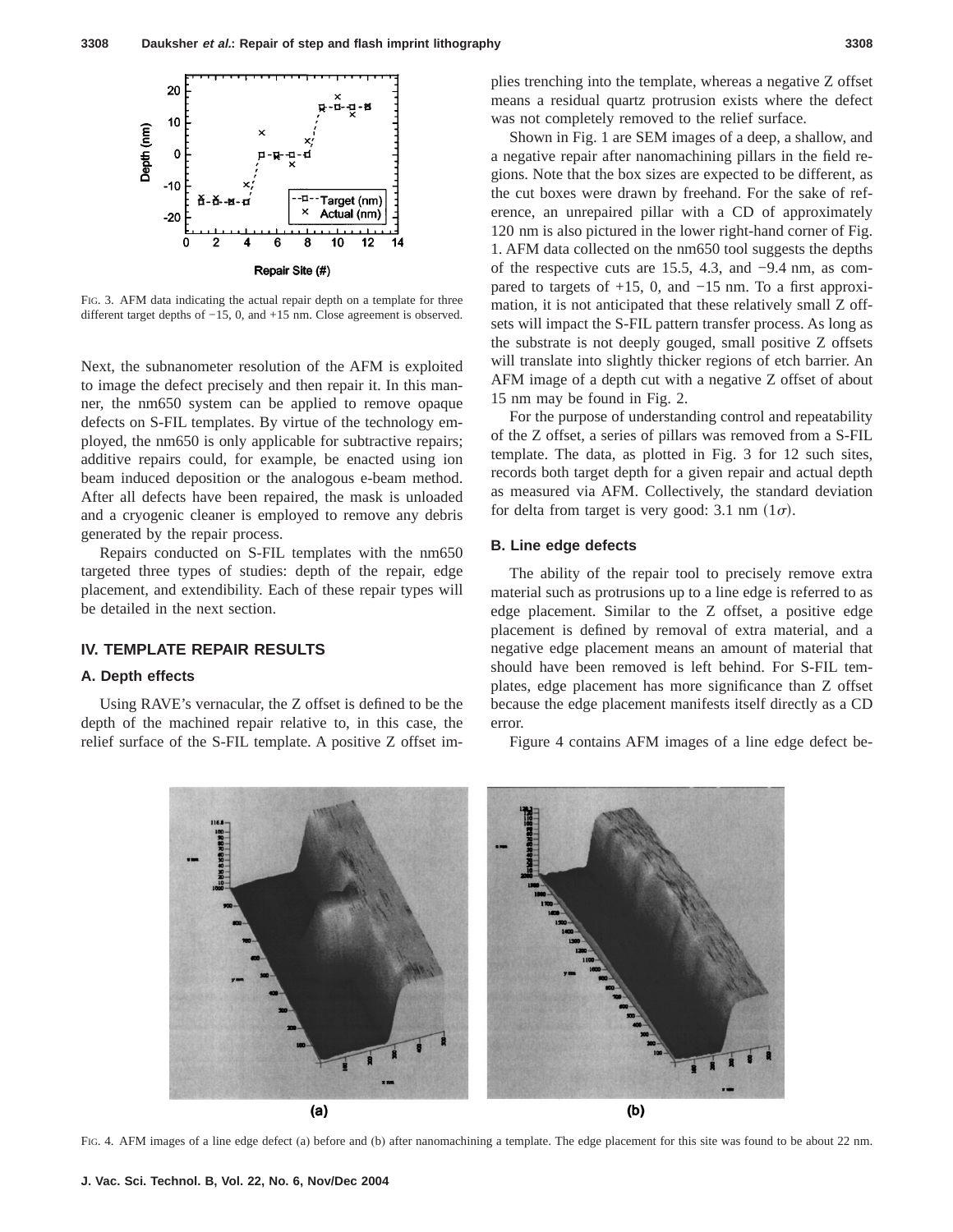

FIG. 5. Plot of edge placement as a function of target for eight template repair sites. Target edge placements of 0, 20, and 40 nm were selected. Deviations from target are shown, as measured both by AFM and SEM.

fore and after nanomachining operations. As defined by the *in situ* AFM, the edge placement is 22 nm. The line edge defect repairs enacted attempted to hit three edge placement targets: 0, 20, and 40 nm. Plotted in Fig. 5 is repair data listing edge placement as determined by both AFM and SEM as a function of the edge placement target. It can be seen that, with the exception of site 8, the AFM and SEM data track fairly well. Regardless of which measurement technique is used, the spread in the edge placement data is on the order of 21.5 nm ( $1\sigma$ ). RAVE typically observes edge placement on the order of 10 nm. Since the S-FIL substrate is similar to standard reticle materials, the reason for this disparity is not currently known.

#### **C. Trench cuts**

Using a programmed defect "mouse bite" in a line as a starting point, nanomachining cuts were made to mill through a line in a direction perpendicular to the long axis. An exemplary cut is shown in Fig. 6. The gap created in the line using this technique is informative inasmuch as it provides information on both repair resolution and profile. As measured by SEM, the average gap at the bottom of the trench was found to be 55.0 nm $\pm$ 6.4 nm (1 $\sigma$ ) on the 6 sites repaired in such a manner. Further, the SEM image indicates that a taper is present in the sidewalls of the gap as created by the tip geometry. In all but one case, this taper appears to



FIG. 7. SEM images of an imprinted etch barrier film. The three holes missing from the left-hand side of the image correspond to pillars on the template that were repaired. A barely discernable shadow where the bottom hole should be is the only evidence that a repair was enacted.

be very smooth and uniform. Solely on the basis of measuring the CD at the bottom of the trench versus at the top of the trench, an approximation of the sidewall angle was determined to be about 117.5°.

# **V. IMPRINT DATA**

In order to verify the effectiveness of the repairs on the template, actual imprints were made, and the repaired sites were then imaged. In the SEM micrographs referred to in this section, the brighter regions define areas in which approximately 100 nm of etch barrier is present. Similarly, the darker regions represent areas where only a residual layer is present due to quartz features on the template during the imprint process.

As suspected, the depth defects created by nanomachining pillars to different depths did not measurably affect the imprinted features. A picture of an imprinted wafer is shown in Fig. 7. In this picture, the three missing holes represent regions in which pillars were nanomachined away on the template used for the imprinting process. In fact, the three repaired defects shown in Figs.  $1(a)-1(c)$  are actually images of the template that was used to create the repaired imprint of



FIG. 6. AFM image (left) from the RAVE nm650 repair tool showing a line that was cut on a template using a mouse bite as a starting point. SEM inspection (right) suggests a tapered sidewall with a gap of 58.5 nm.

**JVST B - Microelectronics and Nanometer Structures**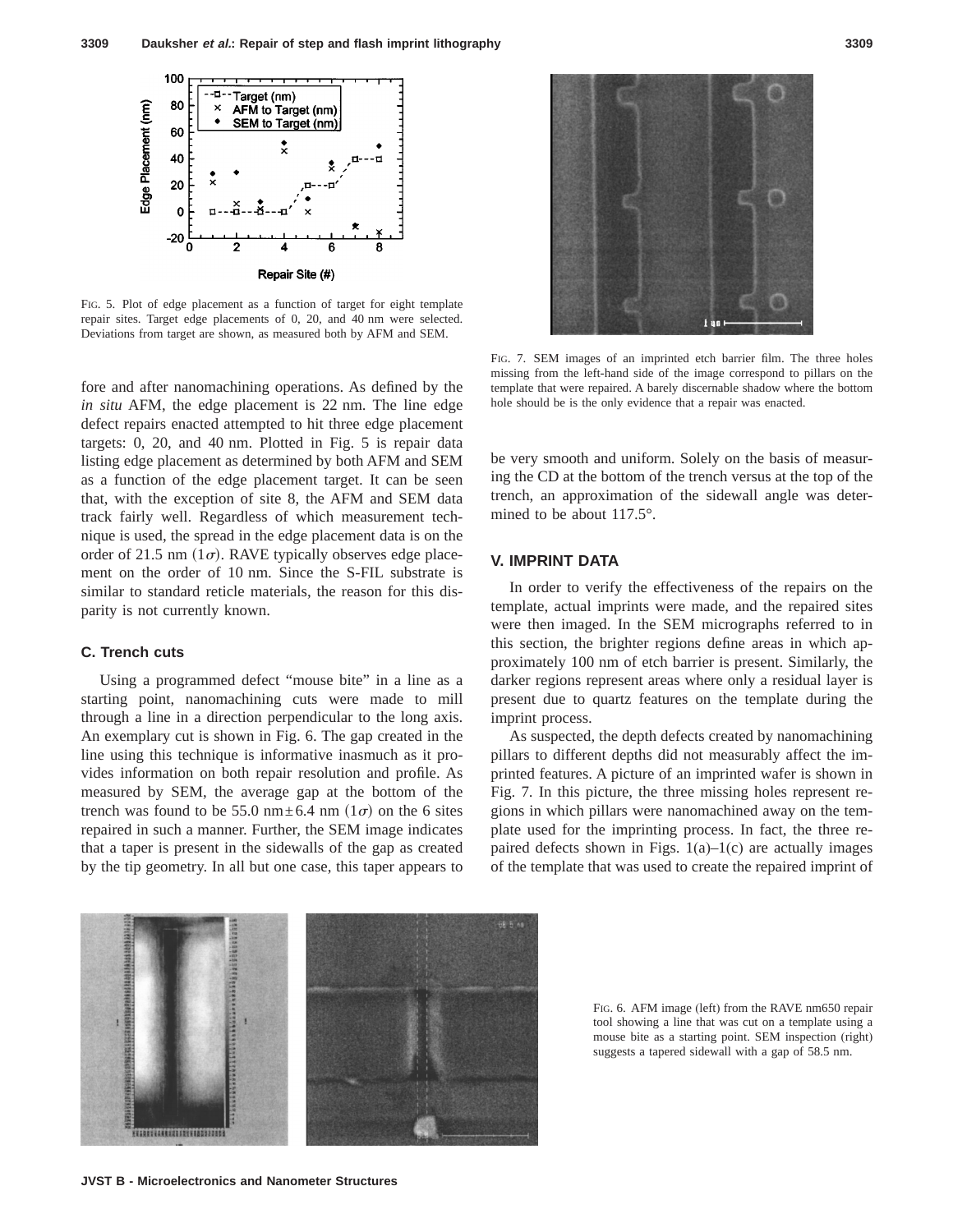

FIG. 8. SEM images of (a, c) repaired template regions and (b, d) the corresponding imprinted areas on wafers. See the text for details.

Fig. 7. The faintest trace of a shadow where the bottom hole would be is the only indication that a repair was even made. It is possible that vertical shrinkage of the etch barrier partially tempers any subtle relief that might have been observed due to Z offsets in the repair process. At any rate, the range of Z offsets studied in the present work do not seem to have an impact on the S-FIL imprint process.

Edge placement on imprinted wafers was found to be virtually identical to the edge placement on the templates. In Fig. 8(a) is a SEM image of a line edge defect repaired with a positive edge placement. The defect encroaches into the quartz line on the template by 51.7 nm. The corresponding imprinted region on the wafer [Fig. 8(b)] is mirrored by the imprinting process but otherwise replicates the edge placement of the template precisely. On the wafer, the edge placement measures 46.5 nm. Analogously, SEM images of a line edge defect repaired with a targeted zero edge placement are also shown for the template  $[Fig. 8(c)]$  and the imprinted wafer [Fig. 8(d)]. In this case, the edge placement of the



FIG. 9. As imaged by SEM, a trench defect after imprinting into the etch barrier. The area of the original mouse bite can be clearly seen.



FIG. 10. Representative SEM images showing pattern transfer into a 100 nm oxide film. Regions that correspond to (a) nanomachined pillars and (b) an edge placement study on the imprinting template are shown.

template is near the noise of the SEM, and the imprinted line is of very good quality. As mentioned above, very good correlation was generally observed between edge placement on the templates and imprinted dies. As measured by SEM, the standard deviation of the delta CD measurement between template and imprinted die was found to be 8.6 nm  $(1\sigma)$ . Therefore, the ability to control edge placement very tightly will be required by any technique used to repair S-FIL templates.

Trench defects were also imaged after imprinting, as shown in Fig. 9. The etch barrier now connects adjacent features in trench areas that were nanomachined away. CD measurements of the etch barrier connections were found to measure larger than data collected on the templates. However, this is not surprising since a slope in the etch barrier is present and no attempt was made to force the SEM algorithm to measure either the top or the bottom of the etch barrier connection. The connection in Fig. 9, for example, measured 69.5 nm.

# **VI. PATTERN TRANSFER DATA**

The imprinted films were used, in turn, as a mask to pattern transfer features into a 100 nm oxide film. Representative SEM images are shown in Fig. 10. Note that now the darker regions indicate the presence of an oxide film, and the lighter regions are underlying silicon where the oxide has been etched away. Figure 10(a) is the oxide-etched complement to Fig. 7, and Fig. 10(b) continues the sequence in Figs. 8(a) and 8(b). Details of the pattern transfer process are beyond the scope of this article and will be presented in another forum. What can be said, though, is that the etch process faithfully replicates the imprinted layers. Therefore, everincreasing control of the repair process will be necessary as S-FIL technology evolves to smaller and smaller critical dimensions.

# **VII. CONCLUSION**

As infrastructure requirements such as e-beam imaging, inspection, and now repair become available to support the requirements of S-FIL, the technology becomes more and more attractive from a manufacturing perspective. For the first time, a demonstration of repair of S-FIL templates was conducted using RAVE's nm650 tool which relies on nanomachining via an AFM head. Control of the repair of tem